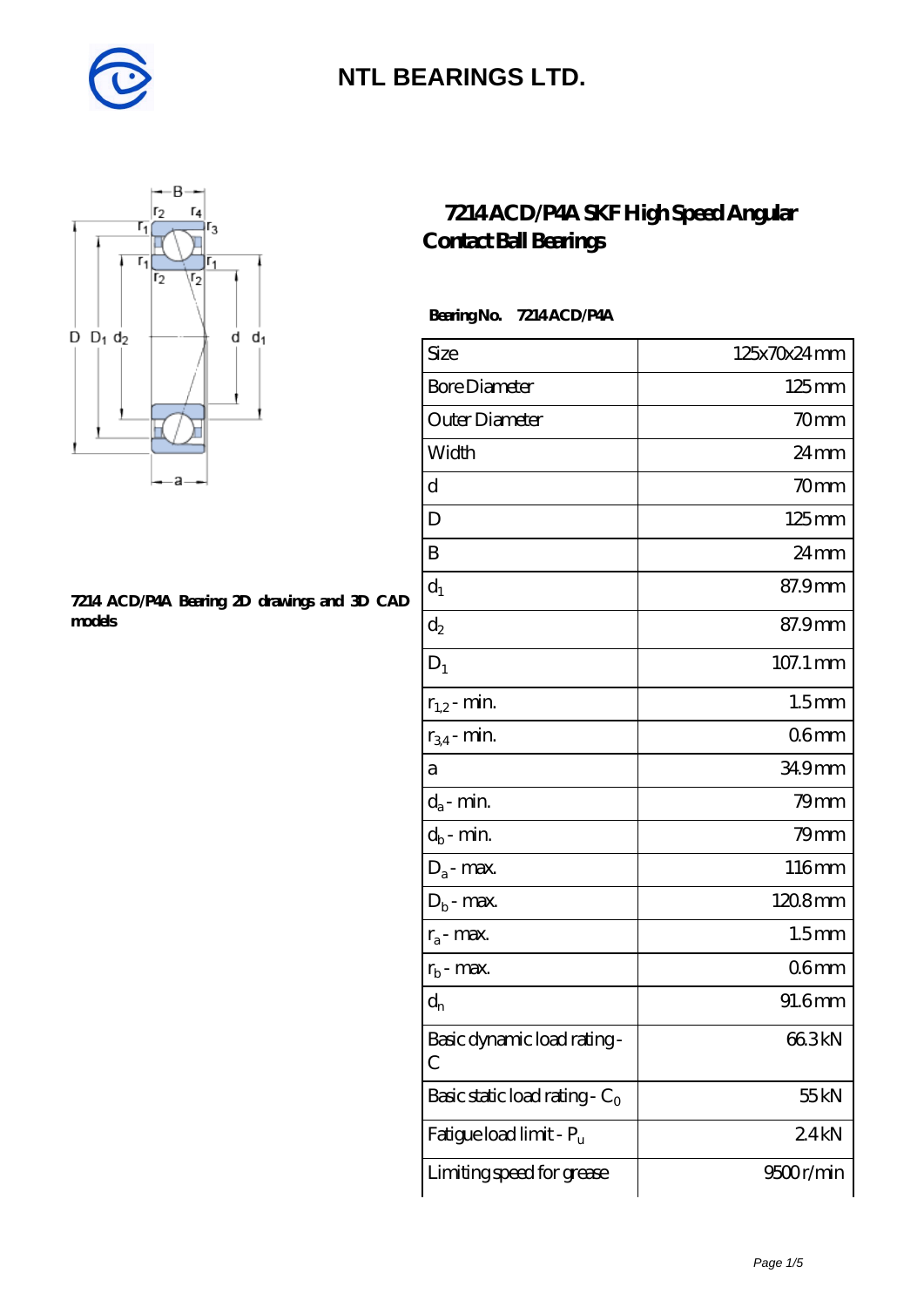

| lubrication                           |              |
|---------------------------------------|--------------|
| Limiting speed for oil<br>lubrication | 16000mm/min  |
| Ball - $D_w$                          | 15875mm      |
| $Ball - z$                            | 16           |
| $G_{ref}$                             | 13701 cm3    |
| Calculation factor - e                | 068          |
| Calculation factor - $Y_2$            | 0.87         |
| Calculation factor - $Y_0$            | 038          |
| Calculation factor - $X_2$            | 041          |
| Calculation factor - $Y_1$            | 0.92         |
| Calculation factor - $Y_2$            | 1.41         |
| Calculation factor - $Y_0$            | 0.76         |
| Calculation factor - $X_2$            | 067          |
| Preload class $A - G_A$               | 420N         |
| Preload class $B - G_B$               | 840N         |
| Preload class $C - G_C$               | 1680N        |
| Preload class $D - G_D$               | 3360N        |
| Calculation factor - f                | 1.08         |
| Calculation factor - $f_1$            | 0.99         |
| Calculation factor - f <sub>2A</sub>  | 1            |
| Calculation factor - $f_{2B}$         | 1.01         |
| Calculation factor - $f_{\chi}$       | 1.02         |
| Calculation factor - $f_{2D}$         | 1.05         |
| Calculation factor - $f_{HC}$         |              |
| Preload class A                       | 201 N/micron |
| Preload class B                       | 261 N/micron |
| Preload class C                       | 345N/micron  |
| Preload class D                       | 464 N/micron |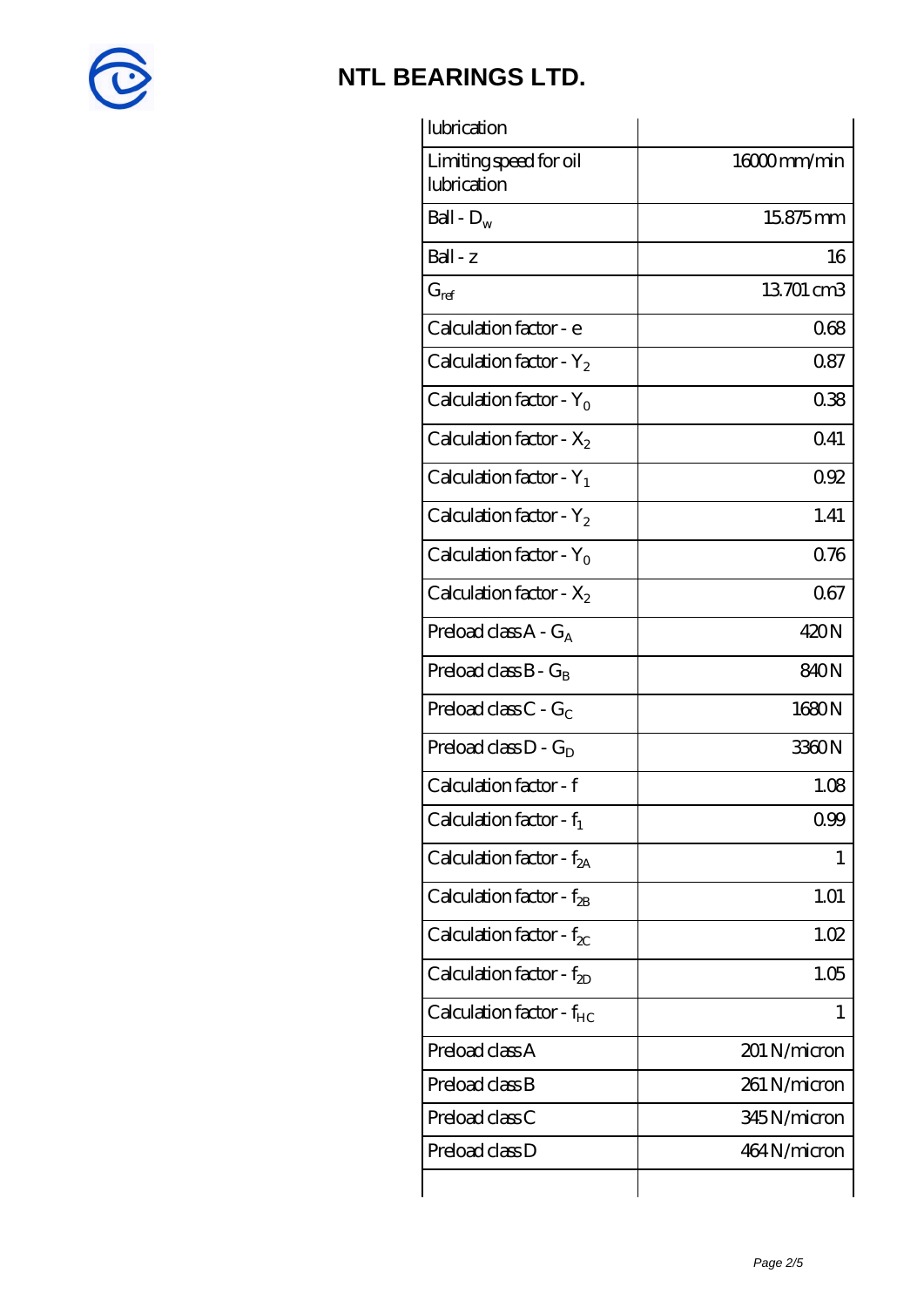

| Category               | Precision Ball Bearings                                                                                                                                                                                                                 |
|------------------------|-----------------------------------------------------------------------------------------------------------------------------------------------------------------------------------------------------------------------------------------|
| Inventory              | Q0                                                                                                                                                                                                                                      |
| Manufacturer Name      | <b>SKF</b>                                                                                                                                                                                                                              |
| Minimum Buy Quantity   | N/A                                                                                                                                                                                                                                     |
| Weight / Kilogram      | 1.13                                                                                                                                                                                                                                    |
| Product Group          | <b>BO4270</b>                                                                                                                                                                                                                           |
| Enclosure              | Open                                                                                                                                                                                                                                    |
| Precision Class        | ABEC 7   ISO P4                                                                                                                                                                                                                         |
| Material - Ball        | Steel                                                                                                                                                                                                                                   |
| Number of Bearings     | 1 (Single)                                                                                                                                                                                                                              |
| Contact Angle          | 25Degree                                                                                                                                                                                                                                |
| Preload                | None                                                                                                                                                                                                                                    |
| Raceway Style          | 1 Rib Outer Ring                                                                                                                                                                                                                        |
| Cage Material          | Phenolic                                                                                                                                                                                                                                |
| Rolling Element        | <b>Ball Bearing</b>                                                                                                                                                                                                                     |
| Flush Ground           | No                                                                                                                                                                                                                                      |
| Inch - Metric          | Metric                                                                                                                                                                                                                                  |
| <b>Other Features</b>  | Single Row   Angular<br>Contact   Super Precision  <br>High Capacity                                                                                                                                                                    |
| Long Description       | 70MM Bore; 125MM<br>Outside Diameter; 24MM<br>Width; Open Enclosure;<br>ABEC 7   ISO P4 Precision;<br>Steel Ball Material; 1<br>(Single) Bearings; 25 Degree<br>Contact Angle; Phenolic<br>Cage Material; 1 Rib Outer<br><b>Ring Ra</b> |
| Category               | Precision Ball Bearings                                                                                                                                                                                                                 |
| <b>UNSPSC</b>          | 31171531                                                                                                                                                                                                                                |
| Harmonized Tariff Code | 8482105028                                                                                                                                                                                                                              |
| Noun                   | Bearing                                                                                                                                                                                                                                 |
| Keyword String         | Angular Contact Ball                                                                                                                                                                                                                    |
| Manufacturer URL       | http://www.skf.com                                                                                                                                                                                                                      |
|                        |                                                                                                                                                                                                                                         |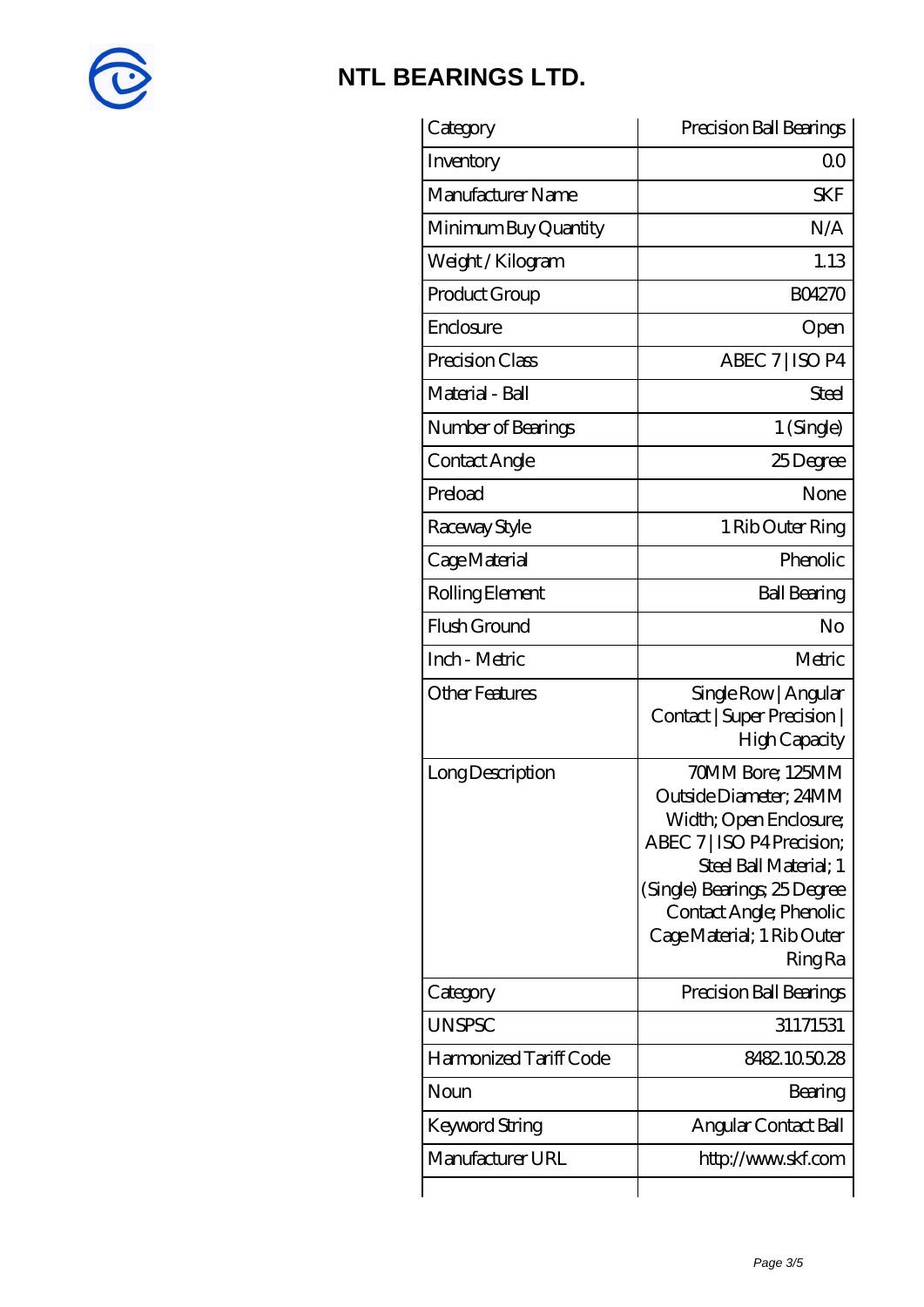

| Manufacturer Item Number                    | 7214ACD/P4A                |
|---------------------------------------------|----------------------------|
| Weight/LBS                                  | 2498                       |
| Outside Diameter                            | 4921 Inch   125 Millimeter |
| Width                                       | Q945Inch   24 Millimeter   |
| Bore                                        | 2756Inch   70Millimeter    |
| $d_1$                                       | 87.9mm                     |
| $d_2$                                       | 87.9mm                     |
| $D_1$                                       | 107.1 mm                   |
| $r_{1,2}$ min.                              | 1.5 <sub>mm</sub>          |
| $r_{34}$ min.                               | 06 <sub>mm</sub>           |
| $d_a$ min.                                  | $79$ mm                    |
| $d_b$ min.                                  | $79$ mm                    |
| $D_a$ max.                                  | 116mm                      |
| $Db$ max.                                   | $1208$ mm                  |
| $r_a$ max.                                  | 1.5 <sub>mm</sub>          |
| $r_{\rm b}$ max.                            | 06 <sub>mm</sub>           |
| $d_{n}$                                     | 91.6mm                     |
| Basic dynamic load rating C                 | 663kN                      |
| Basic static load rating $C_0$              | 55 <sub>kN</sub>           |
| Fatigue load limit $P_{\rm u}$              | 236kN                      |
| Attainable speed for grease<br>lubrication  | 9500r/min                  |
| Attainable speed for oil-air<br>lubrication | 16000r/min                 |
| Ball diameter $D_w$                         | 15.875mm                   |
| Number of balls z                           | 16                         |
| Reference grease quantity<br>$G_{ref}$      | 13701 cm <sup>3</sup>      |
| Preload class A $G_A$                       | 420N                       |
| Static axial stiffness, preload<br>classA   | 201 N/μ m                  |
| Preload class $BG_B$                        | 840N                       |
| Static axial stiffness, preload<br>classB   | 261 N/μ m                  |
|                                             |                            |